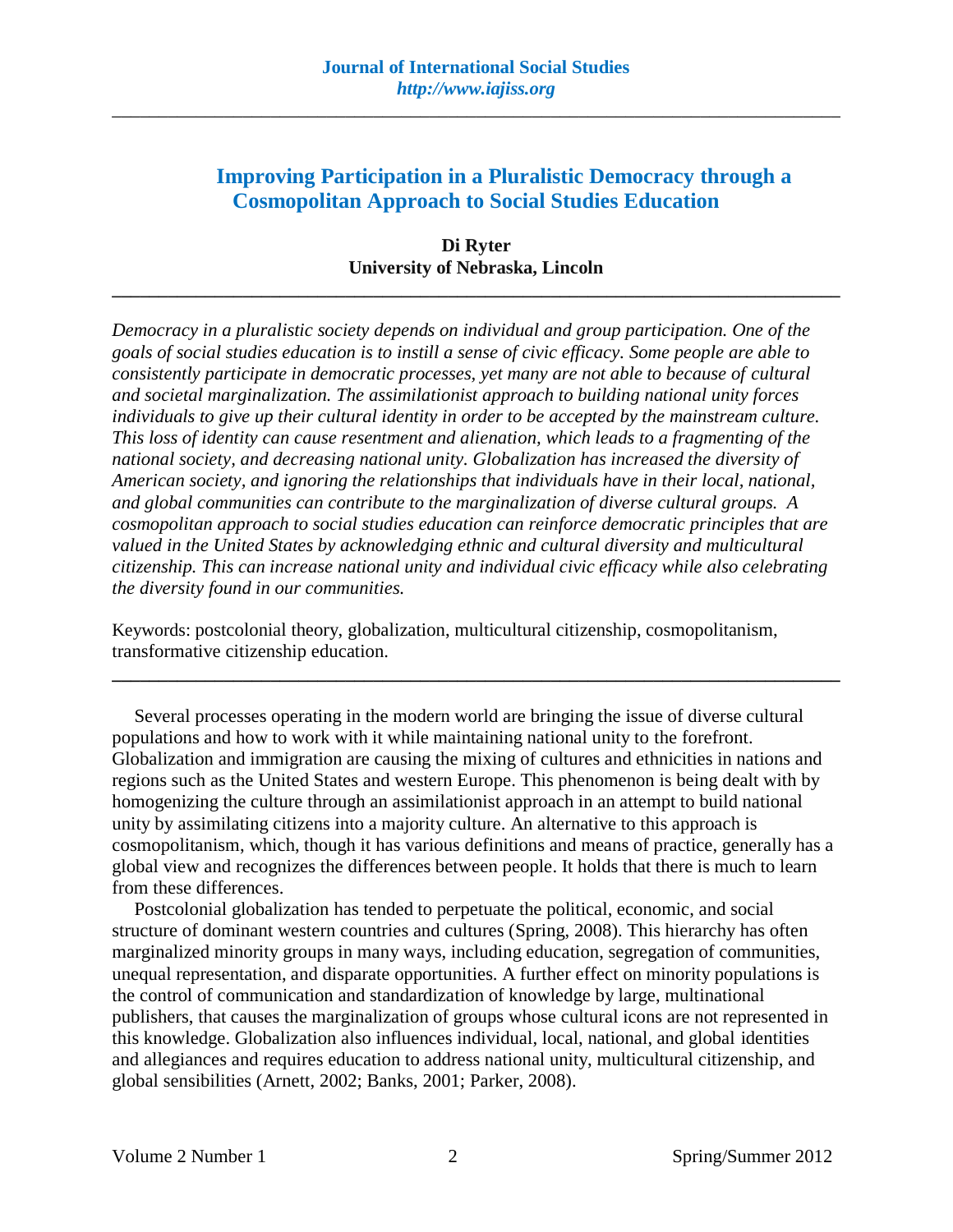How a nation-state develops policies and educational reforms to deal with diverse cultural populations can cause marginalization of minority groups, loss of identity, and fragmenting of connections between youth and the culture of their families. In particular, forcing youth into a mainstream majority culture can cause them to lose connection with their support groups in their minority communities.

Cosmopolitanism in education by the definition used here recognizes the differences between people, and holds that there is much to learn from these differences (Appiah, 2006; Hansen, 2010). Cosmopolitanism is proposed as an alternative to the assimilation method to include acceptance of individual cultures while maintaining national unity.

This article is an exploration of the influences of postcolonial globalization on our communities, the development of multicultural identities, the need for a cosmopolitan approach to social studies education, and identification of educational approaches that include enabling people in a pluralistic society to engage in their community as active citizens.

#### **Postcolonial Globalization**

Theories of postcolonial globalization can help explain how rich and dominant powers sustain their political and economic agendas (Apple, 2000; Apple, 2005**;** Brown & Lauder, 2006; Spring, 2008**).** They are based on the influences of economically and politically dominant countries on social structures or systems such as education in other countries today. These theories also claim that Western education in world powers such as the United States, the European Union, and Japan aims to produce a population that meets national economic demands and maintains economic dominance.

Spring (2008) discusses German political scientist Weiler's theory that particular knowledge and power work hand-in-hand as knowledge produced by a transnational system legitimizes the very power that created it. This theory holds that the postcolonial structure perpetuates itself by supporting an education system that in turn supports the structure. Apple (2000) provides examples of how "official knowledge" found in textbooks in the United States serves as a societal "reference point" established by particular groups of people perpetuating the status quo of the dominant elite. The content of textbooks adopted by most American school districts often excludes or minimalizes the experiences and perspectives of minorities and groups such as women, children, African-American, Latino, and other cultures. Furthermore, the content, cultural portrayal, beliefs, and values included in texts often become the official knowledge that is required learning for standardized and criterion referenced tests.

Markets and ideology often drive the content published in textbooks and select forces dominate this market. Apple (2000) explains,

Texas and California (and now increasingly perhaps Florida) have the most power over what counts as official knowledge…Texas spends tens of millions of dollars on instructional materials and has a rather narrow policy of approving five textbooks or less (the minimum is two) for each subject. This puts it in an exceptionally strong position to influence the content of texts as publishers compete to gain their share of what is obviously a lucrative part of the market (p. 61).

An example of minority group minimization can be seen in the recent Texas Board of Education exclusion of most minority historical figures from the state history standards and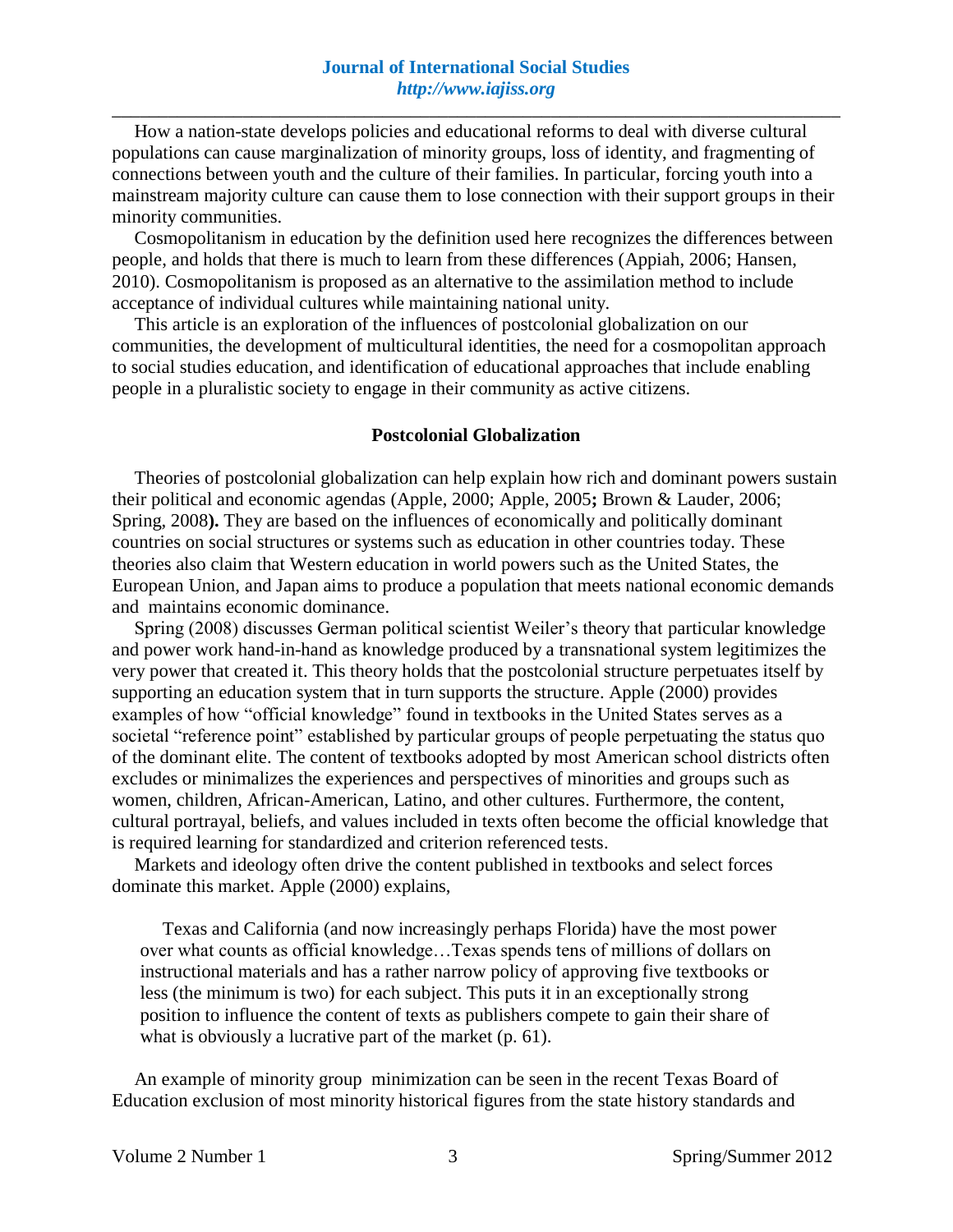curriculum (Stutz, 2010; Farney, 2010). Because Texas is such a large textbook market, a publisher may adopt the subjective Texas history and curriculum, which impacts other states that have limited choices of textbooks to use in their school districts (Apple, 2000; Stutz, 2010). The global dissemination of this official knowledge is also market and ideologically driven and perpetuated by control of communication by multinational corporations operating in other countries (Apple 2000).

Although it may be impossible to mitigate all of the negative influences of globalization, educators can include multiple perspectives in their curricula and maintain an awareness of the positive and negative effects of globalization. Issues concerning current social and educational realities include migration, diasporas, identity formation, and the effects of race, culture, class, and gender in society (Spring, 2008). Individual, group, national, and global identities and affiliations are prominent topics concerning globalization and citizenship education (Ladson-Billings, 2005). Citizenship education, which is part of social studies, needs to address the increasing cultural and ethnic diversity in our schools and communities. The diversity found in the American schools requires recognition and expanded approaches to citizenship and national identity.

## **Identities and Allegiances**

 In the modern globalized age, establishing and maintaining national identities by assimilating all citizens into a single American culture, an assimilationist approach, does not include individual cultural identities in the United States and may weaken national identification. Banks (2008) observed that an assimilationist approach marginalized German ethnic Turks and United Kingdom Muslims in schools. In these cases, the marginalized groups tried to preserve their ethnic identities, but were marginalized in their nation-state (Banks, 2008).

A mechanism by which the assimilationist approach marginalizes people is by creating an "ideal" citizen that is not represented in all cultural groups (Ortloff, 2009). When people from diverse cultures do not see themselves represented in the curriculum or national story, as seen in the new Texas history textbooks, it may lead to a potential disconnectedness in schools and society.

Conversely, embracing multiculturalism can enhance solidarity and strengthen a nation by reducing prejudice and mistrust and does not threaten the welfare of a state (Kymlicka & Banting, 2006). Banks (2001) states, "One of the challenges to pluralistic democratic nationstates is to provide opportunities for cultural and ethnic groups to maintain components of their community cultures while at the same time constructing a nation-state in which diverse groups are structurally included and to which they feel allegiance" (p. 5). However, citizenship education has taken an assimilationist approach by assuming that individuals give up their home culture, language and identity to participate in the national civic culture (Banks, 2001; Kymlicka & Banting, 2006; Theiss-Morse, 2009; M. M. Suárez-Orozco and Qin-Hilliard, 2004). This approach has left millions of citizens marginalized from being active and transformative citizens (Banks, 2008).

In an era of globalization, establishing a personal, cultural, national, and global identity is a complex process that may be more complex for cultural minorities. Harvard cultural psychologist, C. Suárez-Orozco (2004) describes identity formation of ethnic immigrants and their children by relating to Erickson's theory that the development of self-identity is influenced by the views of others. C. Suárez-Orozco also refers to Parham's theory of *spiraling* through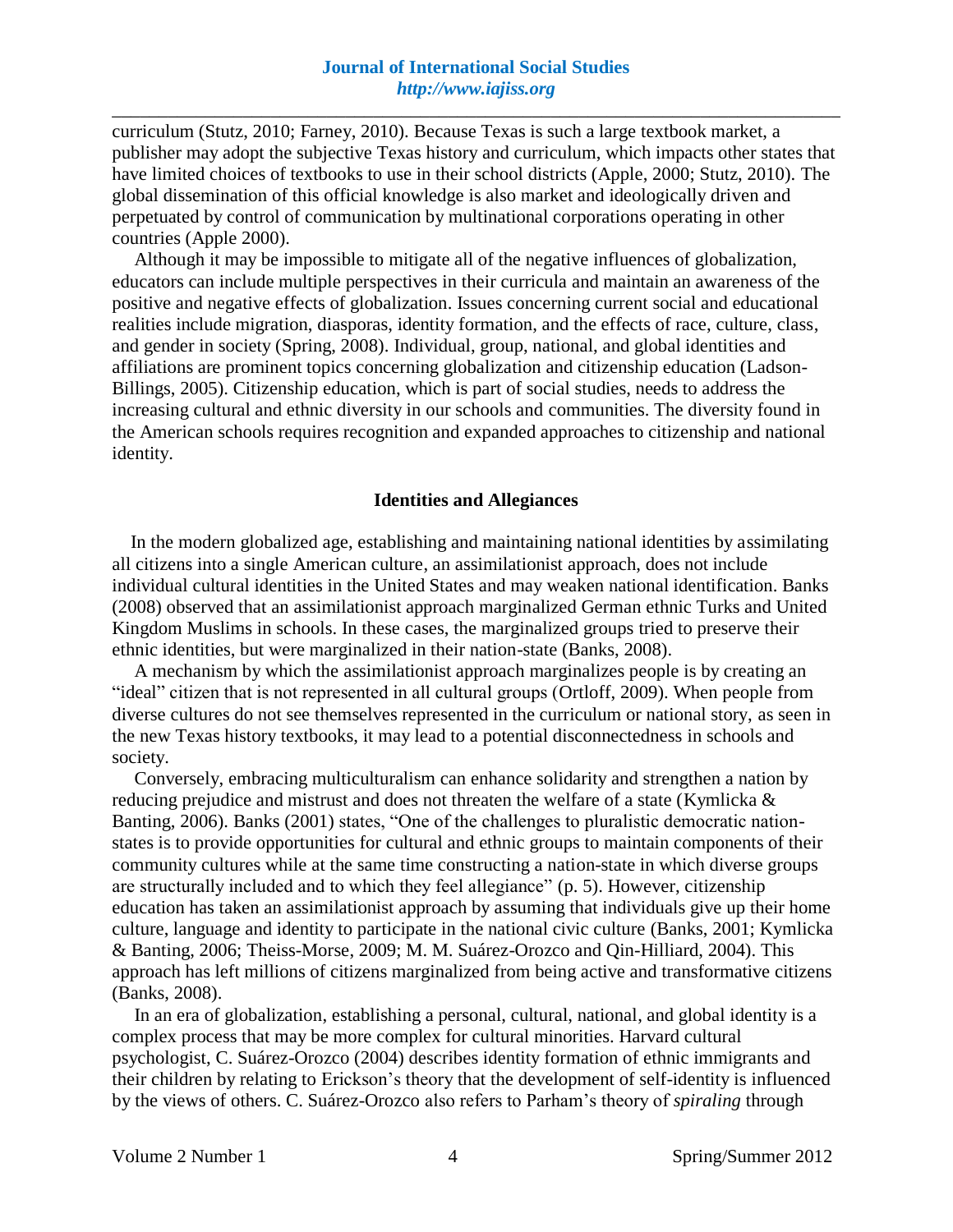various stages of identity development and suggests that identity formation is "fluid and contextually driven." C. Suárez-Orozco (2004) explains the development of achieved and ascribed identities, emanating from an individual's sense of belonging and how others categorize them culturally.

C. Suárez-Orozco (2004) argues that ascribed identities are stronger for ethnic minority groups than Western European descendents in the United States, because over time cultural distinctions lessen as accents are lost, names change, and style of dress becomes similar to the majority, though this can be more challenging for minorities of color (C. Suárez-Orozco, 2004). Ascribed identities are also influenced by the "social mirror" reflected by dominant groups, which reflects intolerable difference and discrimination from the majority in countries like the United States and Western Europe with large immigrant communities (C. Suárez-Orozco, 2004). Some people resist this mirror, but for others it often perpetuates a negative self-image that can cause hopelessness and a negative self-fulfilling prophecy in young people.

C. Suárez-Orozco (2004) also suggests that the greater degree of differences between the majority and individual cultures, the more likely young people will struggle with their identity as they adapt and navigate the social order of their community, thus affecting their development of a positive sense of self and civic efficacy. Social studies education that takes a cosmopolitan approach can be more inclusive of students' diversity and culture, thus positively impacting their sense of self and civic efficacy, a primary goal of social studies education (Parker, 2012).

As described by C. Suárez-Orozco (2004), marginalizing young people in society and from the structures of social mobility may develop an adversarial stance of adaptation as seen with many disenfranchised people on the lower rungs of the socioeconomic ladder in societies around the world:

On one hand, immigrants tend to develop cultural models and social practices that serve them well in terms of educational adaptations and outcomes. On the other hand, 'involuntary minorities,' after generations of living with structural inequities and symbolic violence, tend to develop social practices and cultural models that remove them from investing in schooling as the dominant strategy for status mobility (pp. 186-7).

One such adversarial style is when the perception of doing well in school is seen as "acting white" (Ogbu, 2007; Fordham, 2008). This is problematic if American national and educational goals are to provide equal access to opportunities and develop a positive national identity and civic efficacy. Though receiving a diploma or degree guarantees neither financial or social mobility, nor the development of a sense of contributing citizenship; the lack of education appears to severely limit professional opportunities and decreases (legal) resources. C. Suárez-Orozco (2004) identifies that the likelihood of being drawn to gangs or dropping out of school increases when one adopts an adversarial perception of the dominant culture.

Not only can adversarial styles of cultural adaptation threaten the well-being and social mobility of individuals, but it can also threaten the nation-state. It is in the national interest to provide a sense of inclusion to all members of society through teaching multiple perspectives and cultural sensitivities as part of social studies education. This will facilitate developing a stronger, more united pluralistic democracy, and extend empathy beyond the nation's borders. As Thornton (2005) asserts, "Both unreflective patriotism and censorship are undemocratic in intent and close off critical consideration of viewpoints other than those asserted by some individual or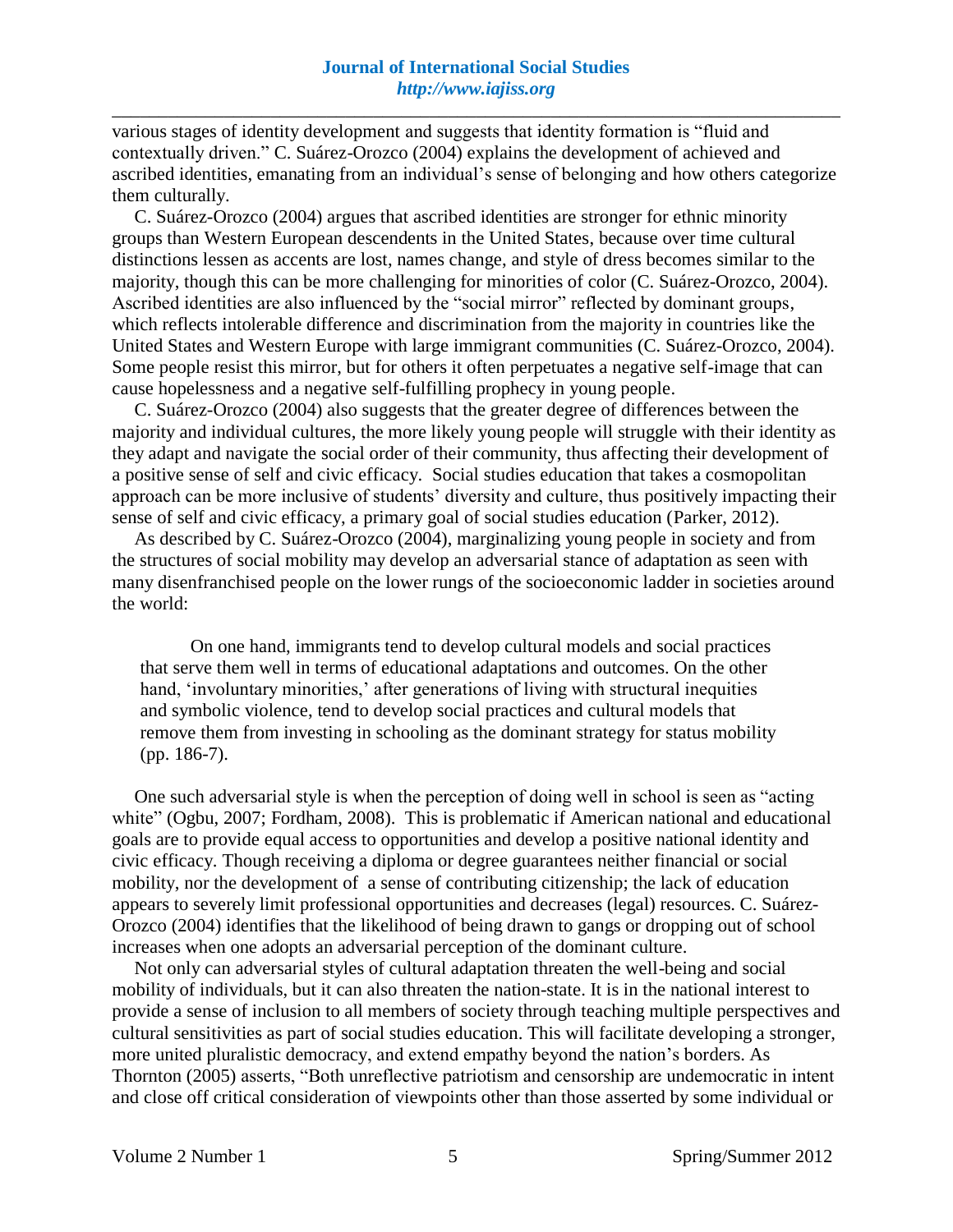group as representing the American view" (p. 84). Immigrants and recently appointed citizens are often excluded because they don't have cultural understanding of the majority view promoted in schools and texts, nor do schools and text often include immigrant viewpoints.

Also, assimilation into the mainstream culture can alienate people from their own ethnic group (Fordham, 2008; Ogbu, 2007; Valenzuela, 1999), which takes away support from social networks and connectedness with friends, family, and cultural affiliations (C. Suárez-Orozco, 2004). To maintain support groups, a transcultural identity can be developed, which allows people to be a part of and move between various communities' contributions to their livelihood because it expands the cultural and social capital available to them (Bourdieu, 2007). Pollock and Van Reken (1999) identify young people with these identity traits as Third Culture Kids, who develop cultural traits that are neither fully representative of their parent's culture (first culture), nor of their host culture (second culture), but a created, shared, and learned combination that allows them to maneuver between cultures, groups, and institutions (third culture).

Among youth engaged in bicultural styles, the culturally constructed social structures and patterns of social control of their immigrant parents and elders maintain a degree of legitimacy. Learning standard English and doing well in school are viewed as competencies that do not compromise their sense of who they are. These youth network seamlessly with members of their own ethnic group as well as with students, teachers, employers, colleagues, and friends of other backgrounds (C. Suárez-Orozco, 2004).

Ultimately, however, individuals develop loyalty to the nation when they feel that they receive reciprocal benefits and rights. Kymlicka and Banting (2006) recognize the importance of national identity contributing to the support of the systems found in a nation-state, but they also recognize how multiculturalism can support and enhance national unity. Multiculturalism contributes to national unity by destigmatizing cultural differences, which in turn contributes to treating one another with respect and dignity. Perceiving each other as equals worthy of respect is one of the first steps in uniting a population. Multicultural education, along with nationbuilding practices, such as citizenship education, contributes to national solidarity. In addition, multiculturalism perceived as a national narrative unites a larger population that includes diverse groups of people (Kymlicka and Banting, 2006).

Multicultural citizenship can also help balance diversity and unity in a nation-state (Kymlicka, 1995) and help to facilitate upholding the democratic ideals that many nation-states proclaim. It can also, however, neglect global awareness and sensibilities and environmental issues that connect societies around the world. Banks (2001) takes multicultural citizenship a step further than Kymlicka by including global identification balanced with cultural and national identifications, which, combined with citizenship education that enhances a sense of civic efficacy, contributes to a more inclusive and humane local and global community (Banks, 2001).

Social studies education, which should include multiple perceptions and multicultural citizenship that accommodates varying identities in a united nation-state, can help young people identify and celebrate not only their similarities, but also their differences. Approaching diversity with acceptance may contribute to individuals developing a sense of belonging and loyalty to a democratic and pluralistic nation like the United States. One type of education that can contribute to these goals is cosmopolitanism.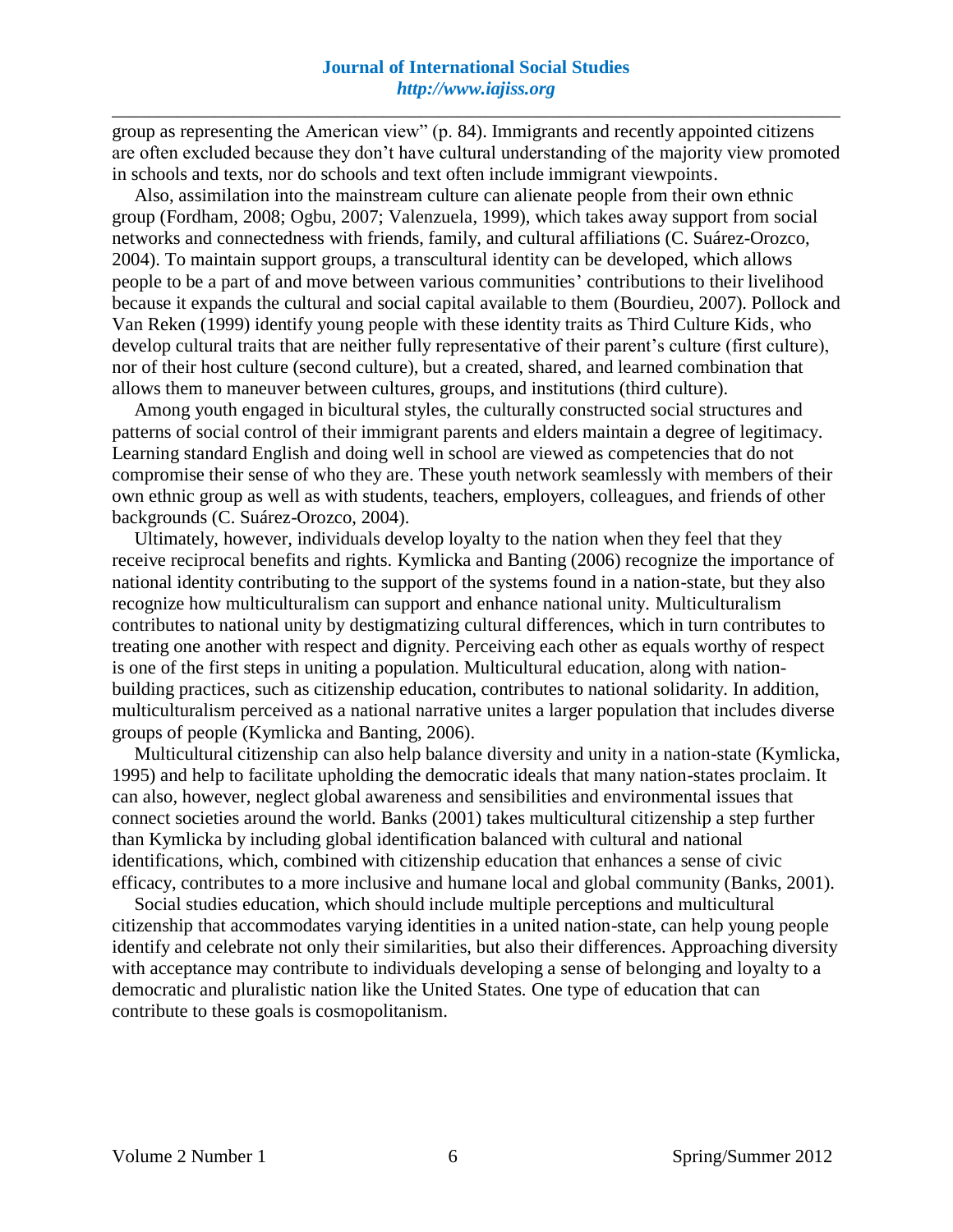Two schools of thought on the definition of cosmopolitanism exist. One definition holds that it is a type of world citizenship; an allegiance to humanity as opposed to a singular state allegiance (Nussbaum, 2002). A second definition is that cosmopolitanism recognizes the differences between people and holds that there is much to learn from these differences (Appiah, 2006; Hansen, 2010).

There are also opponents of cosmopolitanism who suggest that its approach to humanism creates a homogeneous global society that is a detriment to unity, identity, and loyalty within a nation-state (Barber, 2002; McConnell, 2002; Taylor, 2002). Opponents believe there is a perceived lack of care for those closest to an individual, such as family, community, and nation, in exchange for global allegiance. However, Appiah (2002) and Sen (2002) address this critique by referring to the ability and longing of individuals to acquire multiple affiliations and allegiances to local, national, and global identities. Appiah (2002) suggests that one can be a cosmopolitan patriot, maintaining attachment to their home while appreciating other diverse places with diverse cultures. Nussbaum (2002) further argues that individuals can and should pay attention to those closest to us, but that we also extend that behavior beyond our borders and boundaries to include all people, all human-kind.

Some people will spend their whole lives in one location, sustaining local cultures and traditions, and others will move within and between countries creating a hybrid or multiple cultural identities (Appiah, 2002; Arnett, 2002). No matter the lifestyle, we can strive to include, learn from, and celebrate, not only our similarities, but also our differences. This rooted or grounded approach to cosmopolitanism can help create a balance between national affiliations and individual and global identities. Furthermore, it can facilitate inquiry and analysis of ideas and concepts that enhance our daily lives.

Allegiance to humanity and our global society does not exclude allegiances to a nation, community, or family. As Nussbaum (2002) suggests, one is not required to forego ethnic or religious identifications, but should include all human beings as part of our sphere of influence, and include "interlocking commonality" in our deliberations. Education can and should include multicultural identities and global sensibilities. Neglecting to include international affiliations and ideas in education ignores the current realities of the diversity found in our local and global communities.

Mitchell and Parker (2008) describe Nussbaum's concentric circles of affinity starting with the self in the center and then expanding to the family, school, community, state, nation, and global humanity. This view of the self is often used in K-12 education in the United States to teach social studies and civic education. Social studies in lower elementary grades often start with the self, family, and school and expands to the community, state, nation, and world in upper elementary grades. The nation and world are further addressed in middle and high school. This approach is commonly referred to as the expanding horizons approach to social studies education, which has been deemed insufficient because of current global realities (Mitchell & Parker, 2008; NCSS, 2011; Wade, 2002)

Wade (2002) counters that people do not consecutively develop affiliations with the self expanding to the community, state, nation and world, but rather these affiliations develop simultaneously. Young people today are exposed to varied cultures, issues, people, and countries due to improved means of transportation, communication, technology and movement of people.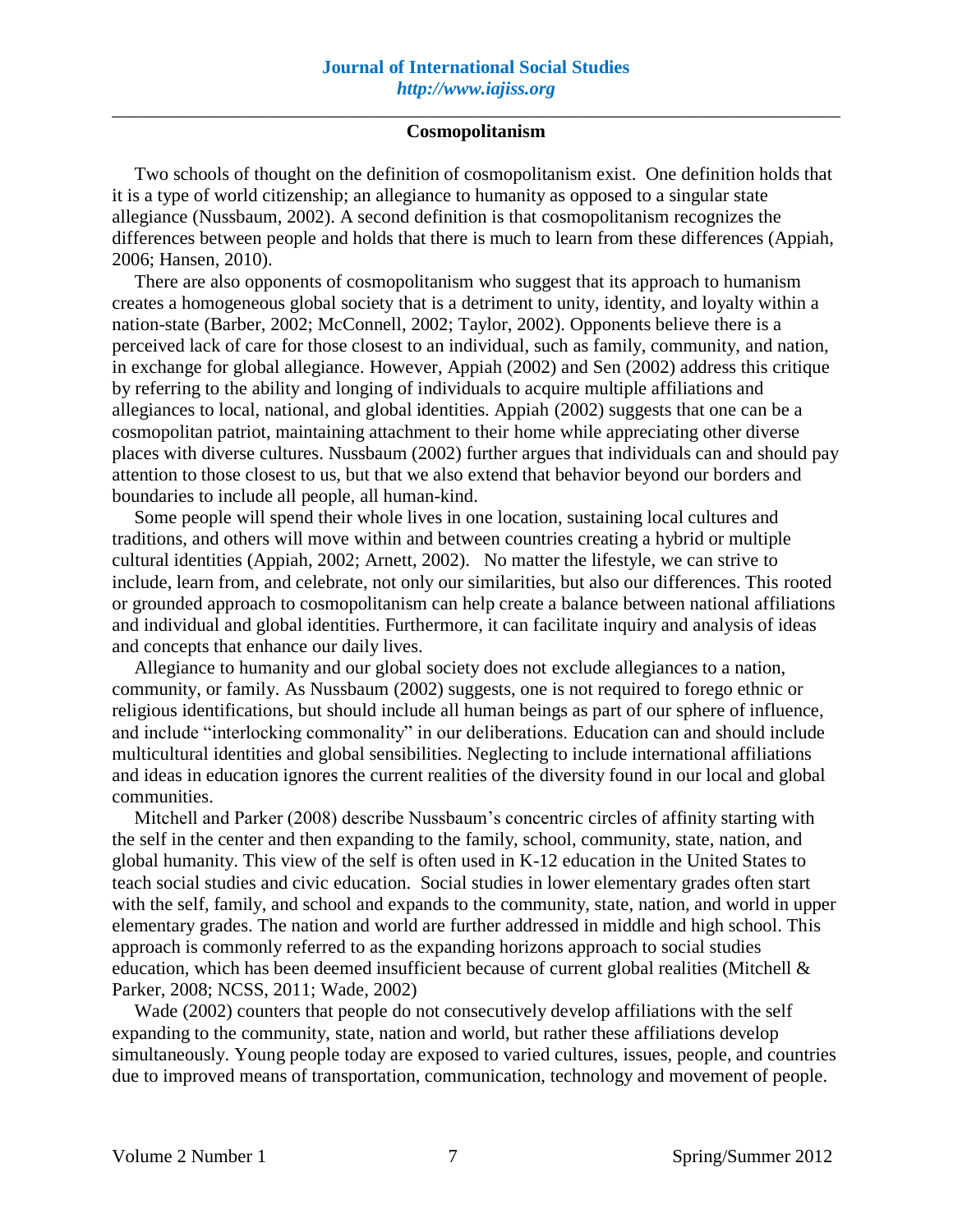# **Journal of International Social Studies**  *http://www.iajiss.org*

\_\_\_\_\_\_\_\_\_\_\_\_\_\_\_\_\_\_\_\_\_\_\_\_\_\_\_\_\_\_\_\_\_\_\_\_\_\_\_\_\_\_\_\_\_\_\_\_\_\_\_\_\_\_\_\_\_\_\_\_\_\_\_\_\_\_\_\_\_\_\_\_\_\_\_\_\_\_

Mitchell and Parker (2008) further challenge Nussbaum's sequential development of affiliations. "We believe both Nussbaum and her critics reify these categories by abstracting them from the everyday local and global practices through which space is produced and allegiance secured" (Mitchell & Parker, 2008, pp. 777-778). It was originally thought that children were not able to understand concepts related to the world outside their immediate surroundings until they were older, however this initial belief has been challenged. There is research and theory that suggests children are capable of understanding more "abstract and distant" concepts and spaces (Levstik & Barton, 2008; Mitchell & Parker, 2008; Wade, 2002).

Mitchell and Parker (2008) support the notion that young people today develop global affiliations due to their experiences and various modes of communication. They argue that these experiences allow young people to imagine the interdependence and interconnectedness of societies. These experiences and modes of communication can be seen in movement of peoples between nations, the use of media, and in the use of technology to gain awareness of various regions, people, and cultures around the world. Mitchell and Parker (2008) state that a majority of students in their case study demonstrated an awareness of global interdependence, though the examples of student expressions included in their article does not illustrate how the world is interdependent, just that sentiment should include the world beyond a nation-state. Some of the student expressions do, however, reflect Mitchell and Parkers' argument that young people are able to visualize and relate to global entities and do not follow a set development of an expanding horizons pattern.

Hansen (2010) suggests that we must know ourselves, our individual and local culture, but inquire about and learn from diverse ideas and approaches, "What characterizes cosmopolitanism from the ground up is a fusion, sometimes tenuous and tension-laden, of receptivity to the new and loyalty to the known" (p. 5). Hansen's view of cosmopolitanism emphasizes learning from diverse cultures, traditions, and ideas. This type of cosmopolitanism takes into account the diverse experiences of individuals. It is appropriate because this type of cosmopolitanism includes all citizens and residents and their views and experiences, and does not marginalize minorities by focusing on the dominant culture. It is an approach that has the potential to enhance civic efficacy of all students. Furthermore, Hansen's view of cosmopolitanism would allow for young people of the dominant culture, with little knowledge of cultures other than their own, an opportunity to expand their own paradigm.

Hansen (2010) states, "Cosmopolitanism is not an identity that elbows aside other dimensions of being a person. It is phasic. It comes and goes. It finds expression in particular moments, spaces, and interactions" (p. 5). This approach to cosmopolitanism leaves room for other aspects of citizens' identity (i.e., national, cultural, and individual). Furthermore, Mitchell and Parker (2008) argue that our conceptualization and understanding of our local, national, and global communities is a continual fluxuating process, similar to Hansen (2010) and C. Suárez-Orozco's (2004) explanation of identity development.

In addition to including individual, local, national, and global identities, cosmopolitanism includes citizenship/civic education and a commitment to act towards addressing the challenges that threaten social justice in local communities and national, regional, and global society (Banks, 2008; Falk, 2002). Falk (2002) describes this type of cosmopolitanism as "cosmopolitan democracy". It aims to balance national and global political and economic agendas toward individual and societal wellbeing. "If global economic governance structures are reoriented to express a kind of equilibrium between market-oriented (globalization-from-above) and peopleoriented (globalization-from-below), then it is possible that political space will be recreated to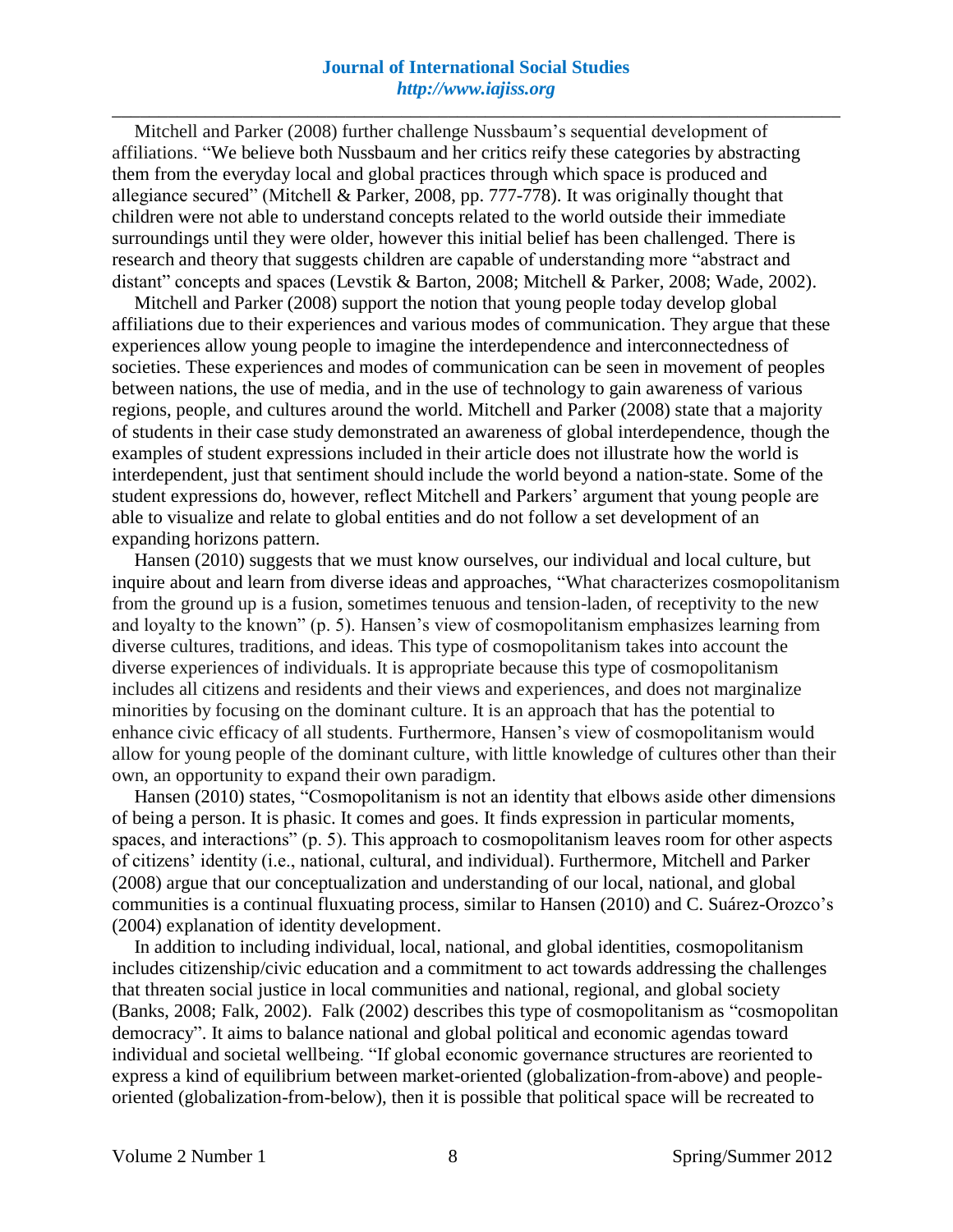enable the reemergence of the humane state" (p. 59). This approach to education addresses civic education to the extent of developing students' civic efficacy and responsibility to individuals, their community, nation, and global society.

#### **Cosmopolitanism and Education**

Two goals of social studies education are to promote social understanding and civic efficacy (Parker, 2012). Taking into account the diverse experiences of students can contribute to a more global understanding and sense of responsibility for our global society, nation, and local communities. For example, many schools in the United States have a diverse student body representing numerous countries and a plethora of cultural identities. Providing students the opportunity to share and learn from each other implements a cosmopolitan approach, consistent with the goals and standards of the social science disciplines and curriculum. Moreover, this approach taps into students' funds of knowledge enabling them to share their knowledge and experiences with their peers.

Social studies curriculum and teachers should address social issues found in our communities, especially if teachers aim to make the curriculum meaningful to their students. One way of making the curriculum meaningful to students is to include, celebrate, and learn from the diversity of students in the classroom. Social studies teachers should provide students with experiences and material that help them tap into their funds of knowledge that develops their social understanding and civic efficacy (Banks, 2002; Parker, 2012). This includes acknowledging different ethnic, social-class, and language groups, providing opportunities to expose students to diversity, to deliberate and collaborate with others to address or act on social challenges, and to question how and what we know.

An educational program that includes various ways of learning and knowing is the Theory of Knowledge course included in the International Baccalaureate Diploma Program. Hansen's (2010) approach to cosmopolitanism suggests that education should encourage people to engage in the larger world, to be receptive and reflective to new ideas and ways of knowing in order to enhance the "integrity of the local". Theory of Knowledge aims to provide students and teachers an opportunity to reflect critically on diverse ways of knowing by reflecting on their own culture, the culture of others in the world, and on disciplines of knowledge. It also encourages students to become aware of the intricacy of knowledge. The aim of Theory of Knowledge is for students to understand the interpretive nature of knowledge, with personal biases rooted in ideology, even if these biases are pervasive or rejected (International Baccalaureate Organization, 2011). This objective of the IB Diploma Program supports Hansen's (2010) view of a ground up cosmopolitan education.

Another method of implementing a cosmopolitan education or experience as described by Nussbuam (2002) and Appiah (2002) is to provide students experiences that allow students from different cultures and countries to collaborate with one another, helping them to understand how nations are interdependent. Issues surrounding the environment, spread of disease, climate, and human rights require the collaboration of citizens around the world because these issues know no border and affect multiple nations in our global society. Collaboration addressing these challenges can facilitate a global identity and citizenship that is concerned about challenges around the world that connect to local experiences. Collaboration between and among citizens around the world can be accomplished in a number of manners. One example is through virtual classrooms, such as iEARN or other organized groups that allow students to collaborate with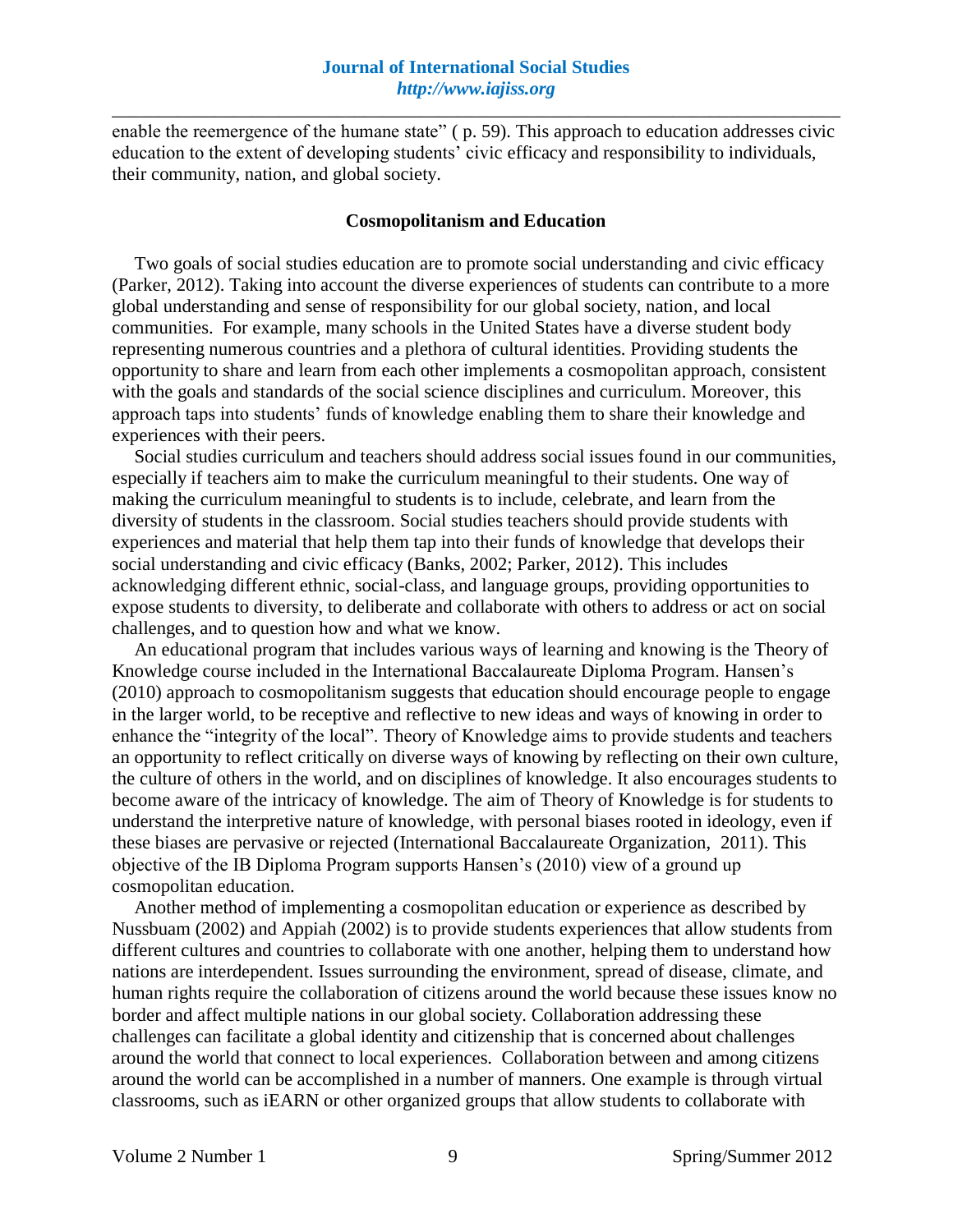other students from another country on an issue based social challenge. There are numerous activities and projects (role-playing, identifying personal influences on ethnicity, gender and social class identification, literature/media sources, and action research) that can facilitate students' understanding of social understanding and civic efficacy.

Practicing cosmopolitan democracy may take the form of "transformative citizenship education" (Banks, 2008). It helps students use information and skills to challenge societal issues pertaining to social justice and improving the lives of individuals and groups. Transformative citizenship education can lead to change that ensures the well-being of individuals and society.

## **Concluding Thoughts**

There are many challenges to maintaining a balance between cultural diversity and national unity. Practicing and reflecting on multicultural citizenship, global sensibilities, and cosmopolitanism from early in life can help develop the skills that allow people to be able to make informed decisions about their lives and positively contribute to living in a pluralistic democracy while maintaining their individual identities. Awareness of one's own culture and traditions can help people to understand their own prejudices and biases, and can contribute to learning about and accepting those who practice different cultural traditions and ways of knowing (Hansen, 2010). Despite democratic nations like the United States promoting equality and protection of human rights, there are discrepancies between doctrine and reality. During times of conflict, democratic ideals and human rights are often neglected. For example, the reaction to the attacks of September 11 severely marginalized Arab-Americans because of their ethnic and cultural background. This is similar to the fate of Japanese-Americans during World War II. If a cosmopolitan approach to education were in place, the differences between people may have been better understood, and these divisions may not have been so severe or, perhaps, even created.

The ability to debate and deliberate an issue is a key function in democratic practices. "Deliberating about the demands of justice is a central virtue of democratic citizenship, because it is primarily, though not exclusively, through our empowerment as democratic citizens that we can further the cause of justice around the world" (Gutmann, 2002, p. 69). Practicing social justice has the potential to empower people in local and global capacities. Nussbaum's concern is that it often stops at our national borders. In today's globalized society, individuals must have an awareness of and care for local and global connections that impact their identity, lives, and purpose. An awareness of postcolonial effects on systems today contributes to our ability to understand the structure that influences our lives. Furthermore, including varied perspectives and cultures in education contributes to developing global sensibilities that are essential to enhancing social understanding that allows individuals to interact among and between people and cultures.

Individuals working together in cooperation can uphold democratic ideals, adding importance to addressing global similarities, differences, and issues of social justice in the elementary and secondary school curriculum. Schools can offer appropriate opportunities that tie in with local, state, and national standards to practice identifying, investigating, and problem-solving challenges found in our local and global communities. Opportunities to exchange ideas, experience diverse cultures, and interact with diverse groups of people must be available to students if we are to have a thriving pluralistic democracy.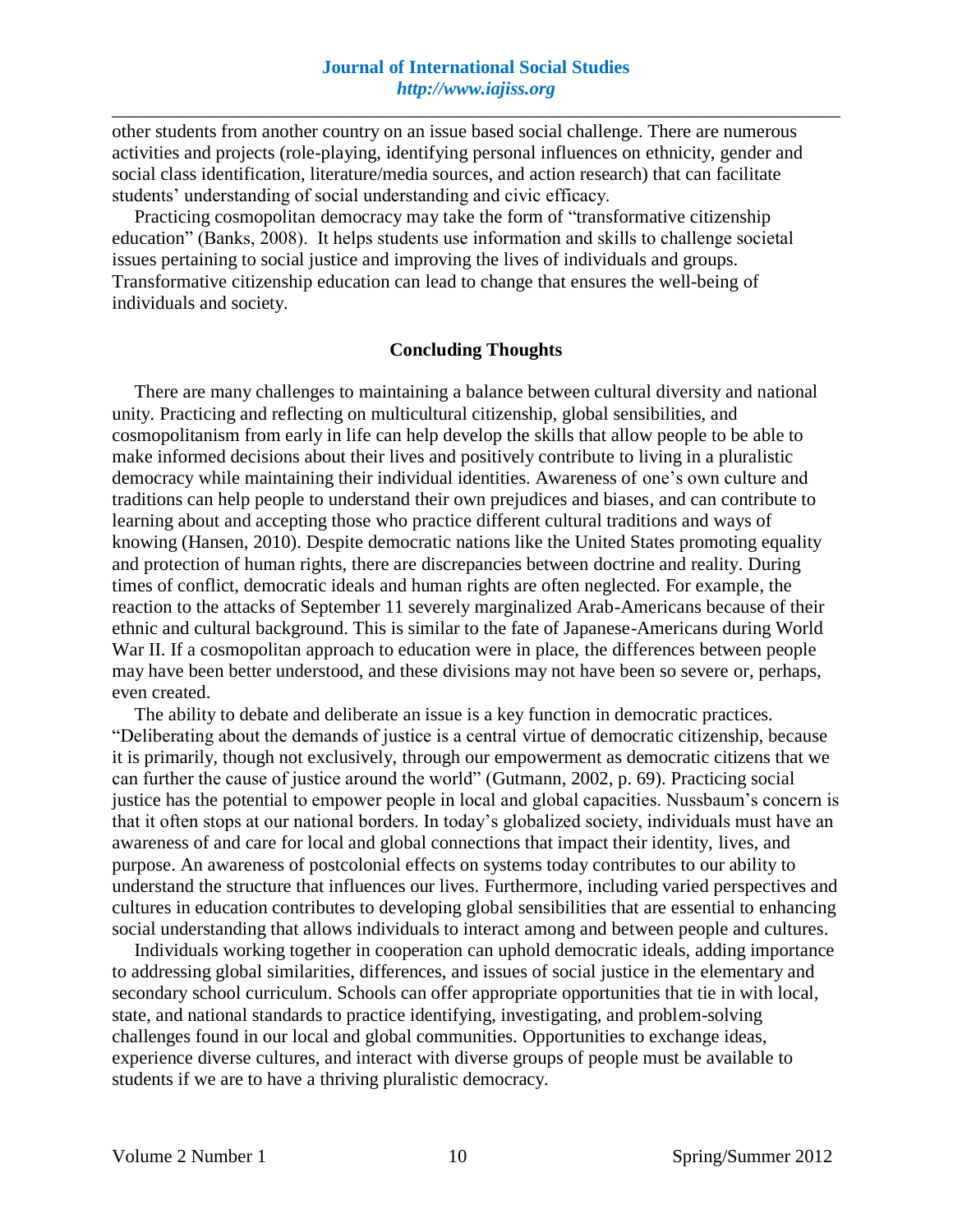Social studies education should take a cosmopolitan approach to address the impact of globalization and the movement of people between cultural regions and nations. This movement and exchange of culture impacts individual development of identity leading to multiple identifications affiliated with their home culture, nation and global society. Education that solely focuses on developing national identity, not only neglects the diversity found in our communities, but it also neglects opportunities to promote civic ideals and misses opportunities to learn and improve our society.

### **References**

- Appiah, K. A. (2006). *Cosmopolitanism: Ethics in a world of strangers*. New York: W.W. Norton & Company, Inc.
- Appiah, K. A. (2002). Cosmopolitan patriots. In M. C. Nussbaum (Ed.). *For love of country*? (pp. 21-29). Boston: Beacon Press.
- Apple, M. (2000). *Official knowledge*. New York: Routledge.
- Apple, M. (2005). Are new markets in education democratic? In M. Apple, J. Kenway, & M. Singh (Eds.). *Globalizing education: Policies, pedagogies, and politics.* New York: Peter Lang.
- Apple, M., Kenway, J. & Singh, M. (Eds.). (2005). *Globalizing education*. New York: Peter Lang Publishing, Inc.
- Arnett, J. J. (2002). The psychology of globalization. *American Psychologist, 57*(10), 774-783.
- Aspin, D. N. (1990). Cultural identity and social justice: Their preservation and promotion in and through educational institutions. *Social Alternatives, 9*(2), 25-29.
- Ayers, W. (1998). A dream that keeps on growing: Myles Horton and Highlander. In W. Ayers, J.A. Hunt, & T. Quinn (Eds.), *Teaching for social justice* (150-156)*.* New York: New Press.
- Banks, J. (2001). Citizenship education and diversity: Implications for teacher education. *Journal of Teacher Education*, *52*(1), 5-16.
- Banks, J. (2008). Diversity, group identity and citizenship education in a global age. E*ducational Research*, *37*(3), 129-139.
- Banks, J. A. (2002). Teaching for diversity and unity in a democratic multicultural society. In W. C. Parker (Ed.), *Education for democracy* (131-150). Greenwich, CTInformation Age Publishing, Inc.
- Barber, B. R. (2002). Constitutional faith. In M. C. Nussbaum (Ed.). *For love of country*? (pp. 30-37). Boston: Beacon Press.
- Bourdieu, P. (2007). The forms of capital. In A. R. Sadovnik (Ed.). *Sociology of education (pp.83-96).* New York, NY: Routledge.
- Brown, P. & Lauder, H., (2006). Globalisation, knowledge and the myth of the magnet economy. *Globalisation, Societies and Education*, *4* (1), 25-57.
- Chan, E. (2007). Student experiences of a culturally-sensitive curriculum: Ethnic identity development amid conflicting stories to live by. *Journal of Curriculum Studies, 39*(2), 177-194.
- Falk, R. (2002). Revisioning cosmopolitanism. In M. C. Nussbaum (Ed.), *For love of country*? (pp. 53-60). Boston: Beacon Press.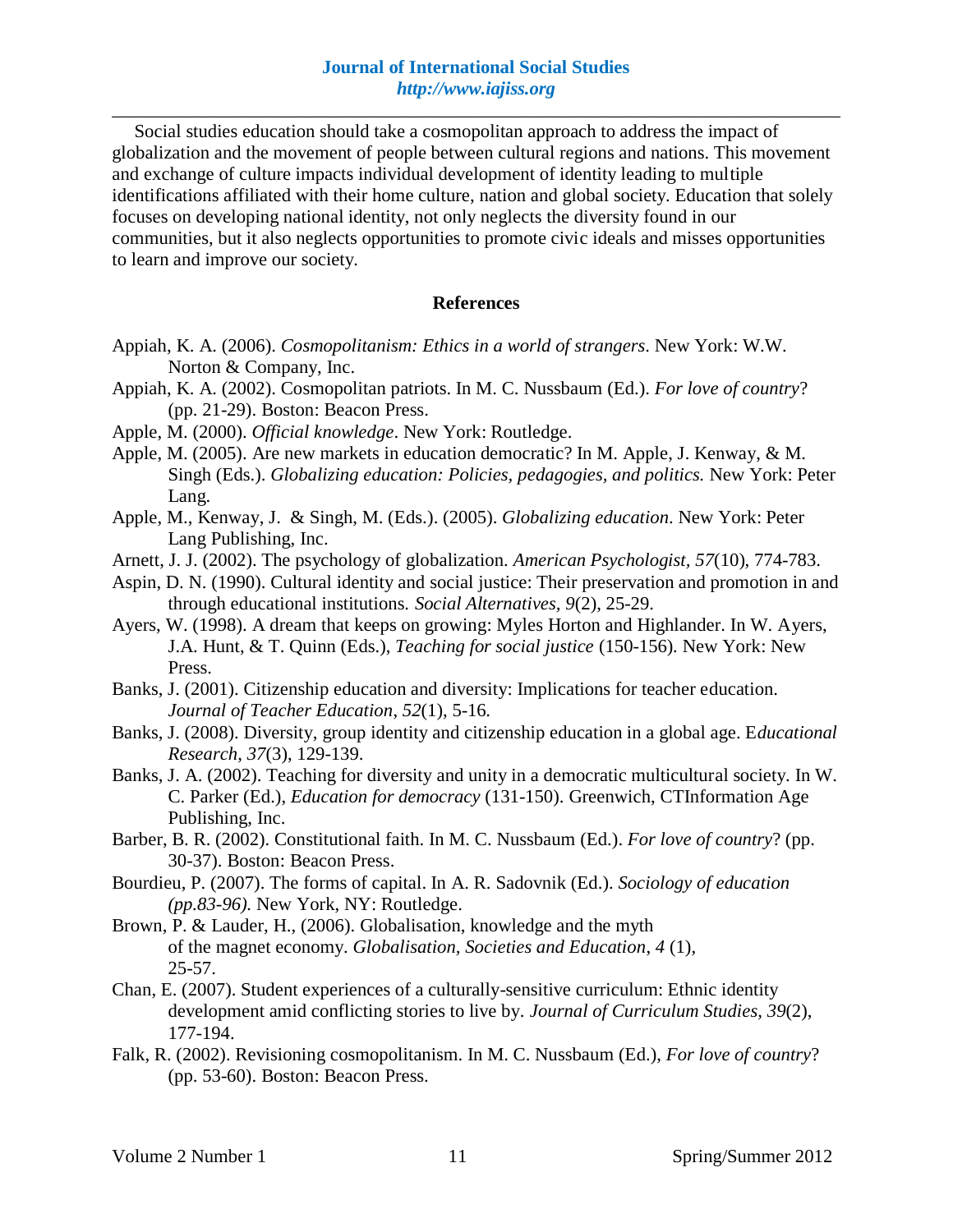- Farney, M. (2010, March 16). Vote some sense into state board. *Austin American-Statesman*, p. A8.
- Fordham, S. (2008). [Beyond capital high: On dual citizenship and the strange career of](http://0-www.jstor.org.library.unl.edu/stable/25166666?&Search=yes&searchText=fordham&searchText=signithia&list=hide&searchUri=%2Faction%2FdoAdvancedSearch%3Fq0%3Dsignithia%2Bfordham%26f0%3Dau%26c1%3DAND%26q1%3D%26f1%3Dall%26acc%3Don%26wc%3Don%26Search%3DSearch%26sd%3D%26ed%3D%26la%3D%26jo%3D&prevSearch=&item=4&ttl=11&returnArticleService=showFullText)  ["acting white".](http://0-www.jstor.org.library.unl.edu/stable/25166666?&Search=yes&searchText=fordham&searchText=signithia&list=hide&searchUri=%2Faction%2FdoAdvancedSearch%3Fq0%3Dsignithia%2Bfordham%26f0%3Dau%26c1%3DAND%26q1%3D%26f1%3Dall%26acc%3Don%26wc%3Don%26Search%3DSearch%26sd%3D%26ed%3D%26la%3D%26jo%3D&prevSearch=&item=4&ttl=11&returnArticleService=showFullText) *Anthropology & Education, 39*(3), 227-246.
- Gutmann, A. (2002). Democratic citizenship. In M. C. Nussbaum (Ed.). *For love of country*? (pp. 66-71). Boston: Beacon Press.
- Hansen, D. T. (2010). Cosmopolitanism and education: A view from the ground. *Teachers College Record*, *112*(1), 1–30.
- International Baccalaureate Organization.(2011). *Diploma Programme - curriculum core requirements: Theory of knowledge*. Retrieved from

[http://www.ibo.org/diploma/curriculum/core/knowledge/.](http://www.ibo.org/diploma/curriculum/core/knowledge/)

- International Baccalaureate Organization. (2006).. *IB learner profile booklet.* Retrieved from http://www.ibo.org .
- Keating, W. (1994). *The suburban racial dilemma: Housing and neighborhoods*. Philadelphia, PA: Temple University Press.
- Kymlicka, W. (1995). *Multicultural citizenship.* Oxford: Oxford University Press.
- Kymlicka, W. & Banting, K. (2006). Immigration, multiculturalism and the welfare state. *International Affairs*, *20*(3), 281-304.
- Ladson-Billings, G. (2005). Differing concepts of citizenship: Schools and communities as sites of civic development. In N. Noddings (Ed.), *Educating citizens for global awareness* (pp*.*  69-80). New York: Teachers College Press, Columbia University.
- Levstik, L.L., & Barton, K.C. (2008). *Researching history education: Theory, method, and context.* NY: Routledge.
- Lucas, A. G. (2009). Teaching about human rights in the elementary classroom using the book a life like mine: How children live around the world. *The Social Studies*, *100*(2), 79-84.
- Massey, D. S. & Denton, N. A. (1993). *American apartheid*. Cambridge, MA: Harvard University Press.
- McConnell, M. W. (2002). Don't neglect the little platoons. In M. C. Nussbaum (Ed.). *For love of country*? (pp. 78-84). Boston: Beacon Press.
- McIntosh, P. (2005). Gender perspectives on educating for global citizenship. In N. Noddings (Ed.), *Educating citizens for global awareness* (pp. 22-39). New York: Teachers College Press, Columbia University.
- Mitchell, K. (2007). Geographies of identity: The intimate cosmopolitan. *Progress in Human Geography*, *31*(5), 706-720.
- Mitchell, K. & Parker, W. C. (2008). "I pledge allegiance to…" : Flexible citizenship and shifting scales of belonging. *Teachers College Record*, *110*(4), 775-804.
- National Council of the Social Studies. (2011). Powerful and purposeful teaching and learning in elementary school social studies.

Retrieved from

[http://www.socialstudies.org/positions/powerfulandpurposeful.](http://www.socialstudies.org/positions/powerfulandpurposeful)

- Noddings, N. (Ed.) (2005). *Educating citizens for global awareness*. New York: Teachers College Press, Columbia University.
- Nussbaum, M. C. (Ed.). (2002). *For love of country*?. Boston: Beacon Press.
- Ogbu, J. U. (2007). Collective identity and the burden of acting white in black history, community and education. In A.R. Sadovnik (Ed.), *Sociology of education: A critical reader (pp. 355-378)*. New York: Routledge.